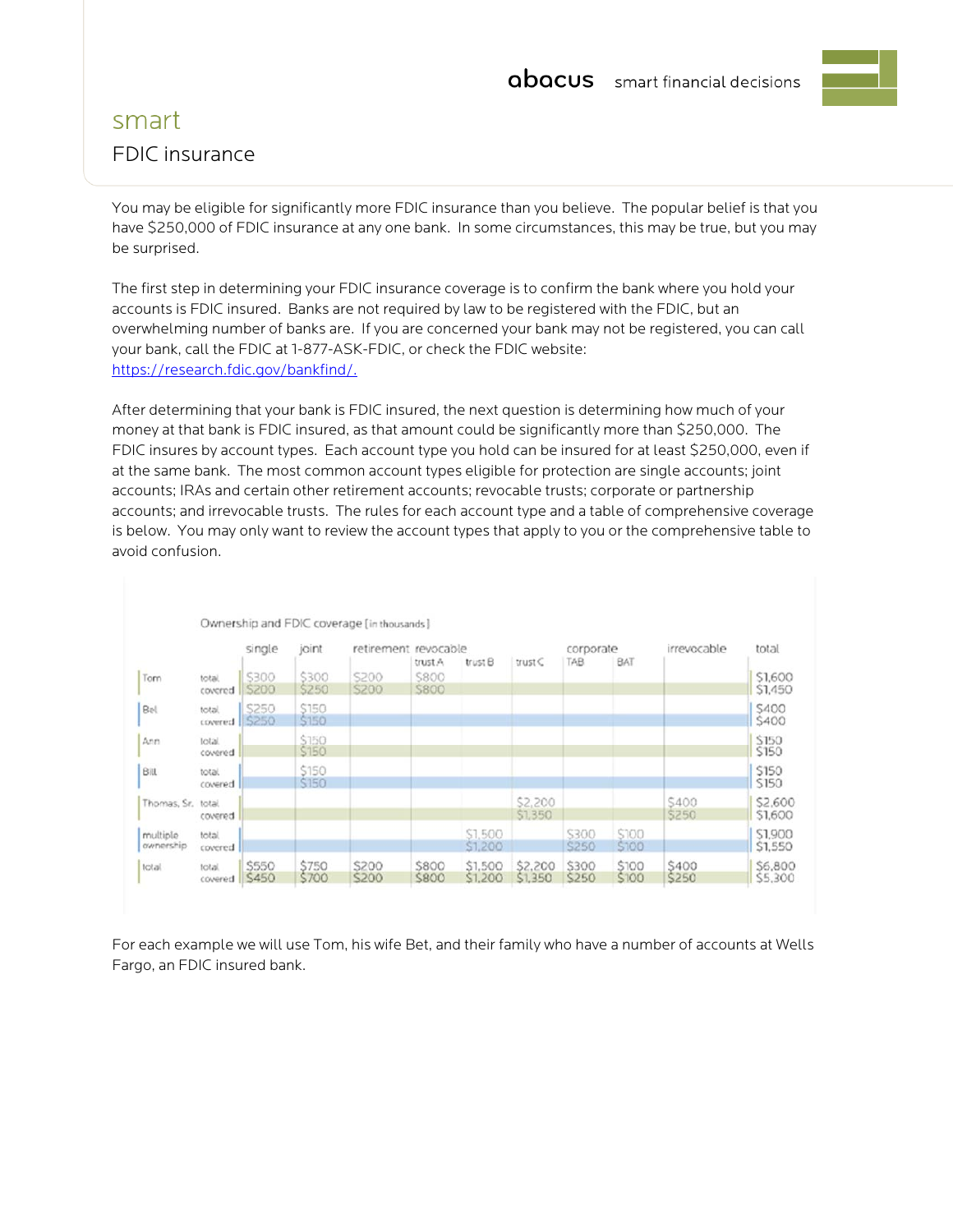

1. Single accounts are insured for \$250,000. Single accounts include checking, savings, CDs, sole proprietorships, or similar accounts with a single account owner. All cash across single accounts at the bank is added up, with \$250,000 coverage on those accounts.

> Tom has an individual checking account, savings account, and CD with cash balances of \$125,000, \$100,000, and \$75,000 respectively. Bet also has an individual checking account with a balance of \$250,000.

 Tom's total account value = 125,000 + 100,000 + 75,000 = 300,000 Tom's covered amount =  $$250,000$ ; uncovered amount =  $$50,000$ 

 Bet's total account value = 250,000 Bet's covered amount =  $250,000$ ; uncovered amount = 0

Tom and Bet's combined coverage is \$500,000 on \$550,000 of deposits.

2. Joint accounts are the same account types as single accounts, but they have multiple owners. Joint accounts are insured for \$250,000 per co-owner. If an individual is a co-owner across multiple accounts, the percentage of each account is added up and insured up to \$250,000.

> Tom and Bet have a joint checking account with \$300,000, Account A. Tom, his sister Ann, and his brother Bill have a joint checking account with a balance of \$450,000, Account B.

Tom's total account value, Accts A+B =  $(300,000 \times 50\%) + (450,000 \times 33.3\%) =$ 300,000

Tom's covered amount = 250,000; uncovered amount = 50,000

Bet's total account value, Acct A =  $300,000 \times 50\% = 150,000$ Bet's covered amount =  $150,000$ ; uncovered amount = 0

 Ann's total account value, Acct B = 450,000 x 33.3% = 150,000 Ann's covered amount =  $150,000$ ; uncovered amount = 0

Bill's total account value, Acct B =  $450,000 \times 33.3\% = 150.000$ Bill's covered amount =  $150,000$ ; uncovered amount = 0

The group has combined coverage of \$700,000 on \$750,000 of deposits.

3. IRAs and other retirement accounts are summed and have \$250,000 of coverage.

Tom has a Roth IRA and an IRA with cash balances of \$100,000 each.

 Tom's total account value = 100,000 + 100,000 = 200,000 Tom's covered amount =  $200,000$ ; uncovered amount =  $0$